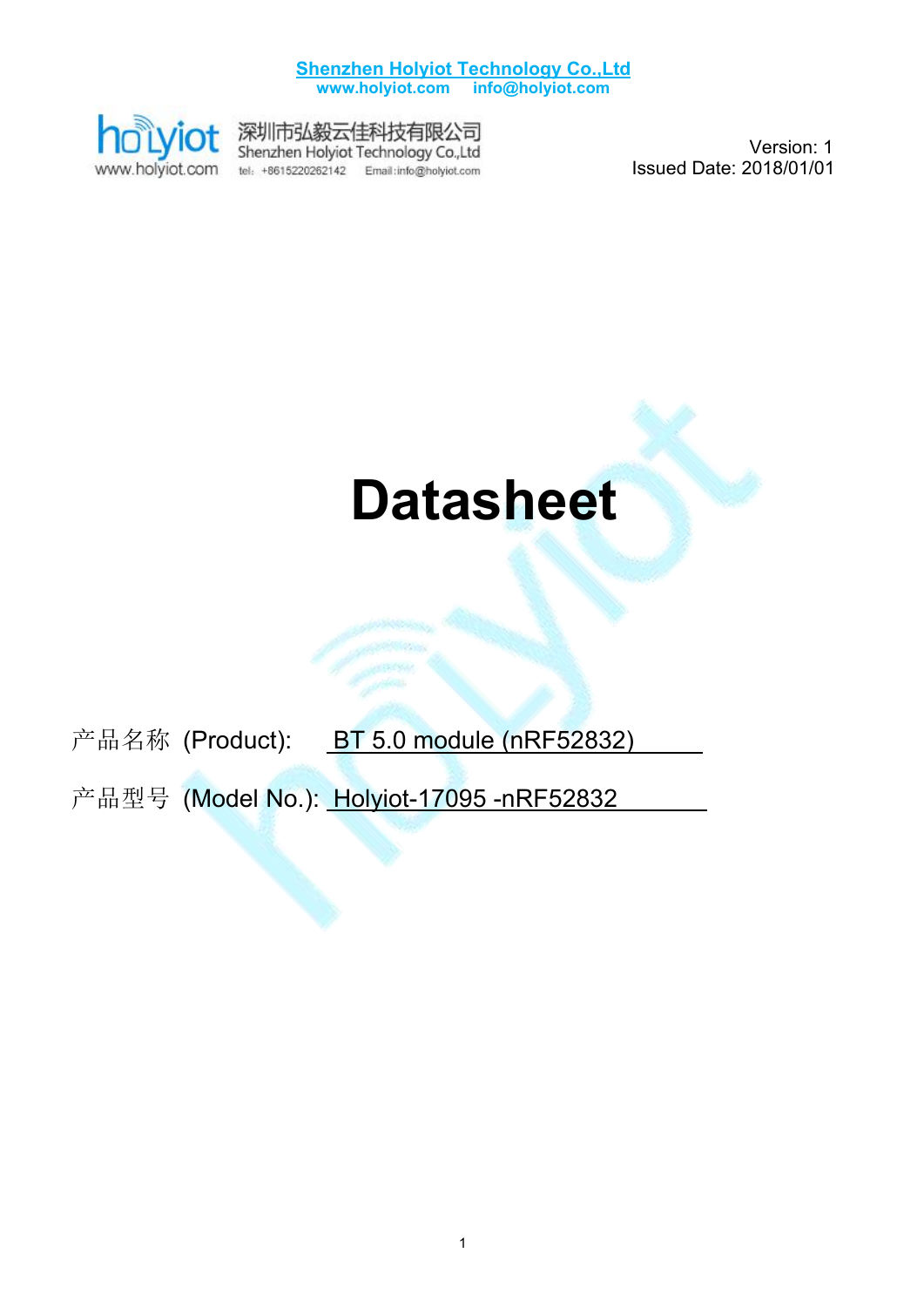#### 目录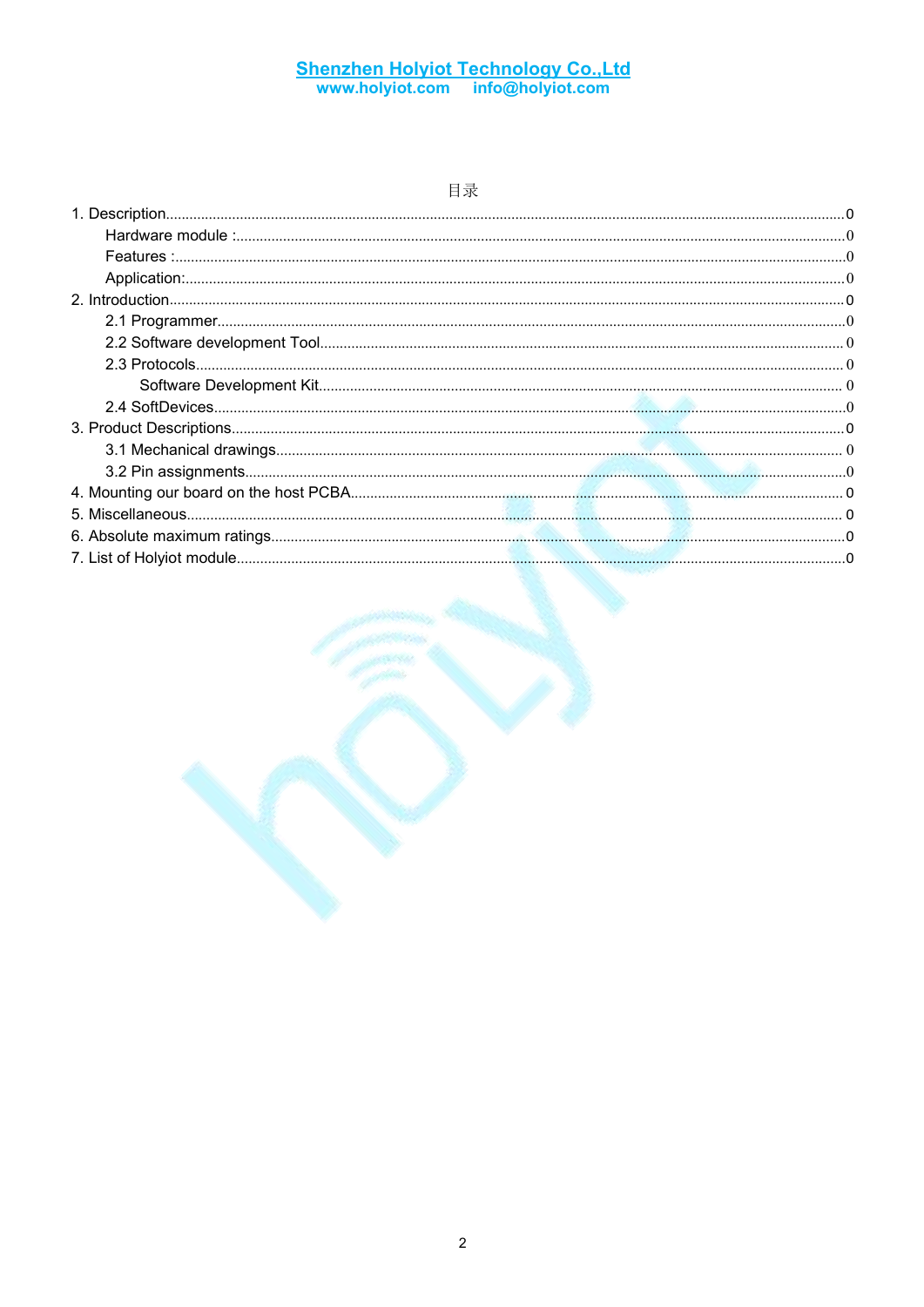# <span id="page-2-0"></span>**1. Description**

YJ-17095 BLE module is based on Nordic nRF52832 SoC, the nRF52832 SoC is a powerful, highly flexible ultra-low power multi-protocol SoC ideally suited for Bluetooth® low energy (previously called Bluetooth Smart), ANT and 2.4GHz ultra low-power wireless applications. The nRF52832 SoC is built around a 32-bit ARM® Cortex™-M4F CPU with 512kB + 64kB RAM. The embedded 2.4GHz transceiver supports Bluetooth low energy, ANT and proprietary 2.4 GHz protocol stack. It is on air compatible with the nRF51 Series, nRF24L and nRF24AP Series products from Nordic Semiconductor.

Processing power Multiprotocol radio (bluetooth low energy, ANT, 2.4G proprietary) Power efficiency **WLCSP** 

#### <span id="page-2-1"></span>**Hardware module :**

SWD programmer (SWDIO,SWCLK,VDD,GND) nRF52832 WLCSP Size :9.4mm\*9.25mm BLE stack & RF 2.4Ghz Certifications: FCC CE

#### <span id="page-2-2"></span>**Features :**

Single chip, highly flexible, 2.4 GHz multi-protocol SoC 32-bit ARM Cortex-M4F Processor 1.7v to 3.6v operation 512kB flash + 64kB RAM Supports concurrent Bluetooth low energy/ANT protocol operation Up to +4dBm output power -96dBm sensitivity, Bluetooth low energy Thread safe and run-time protected Event driven API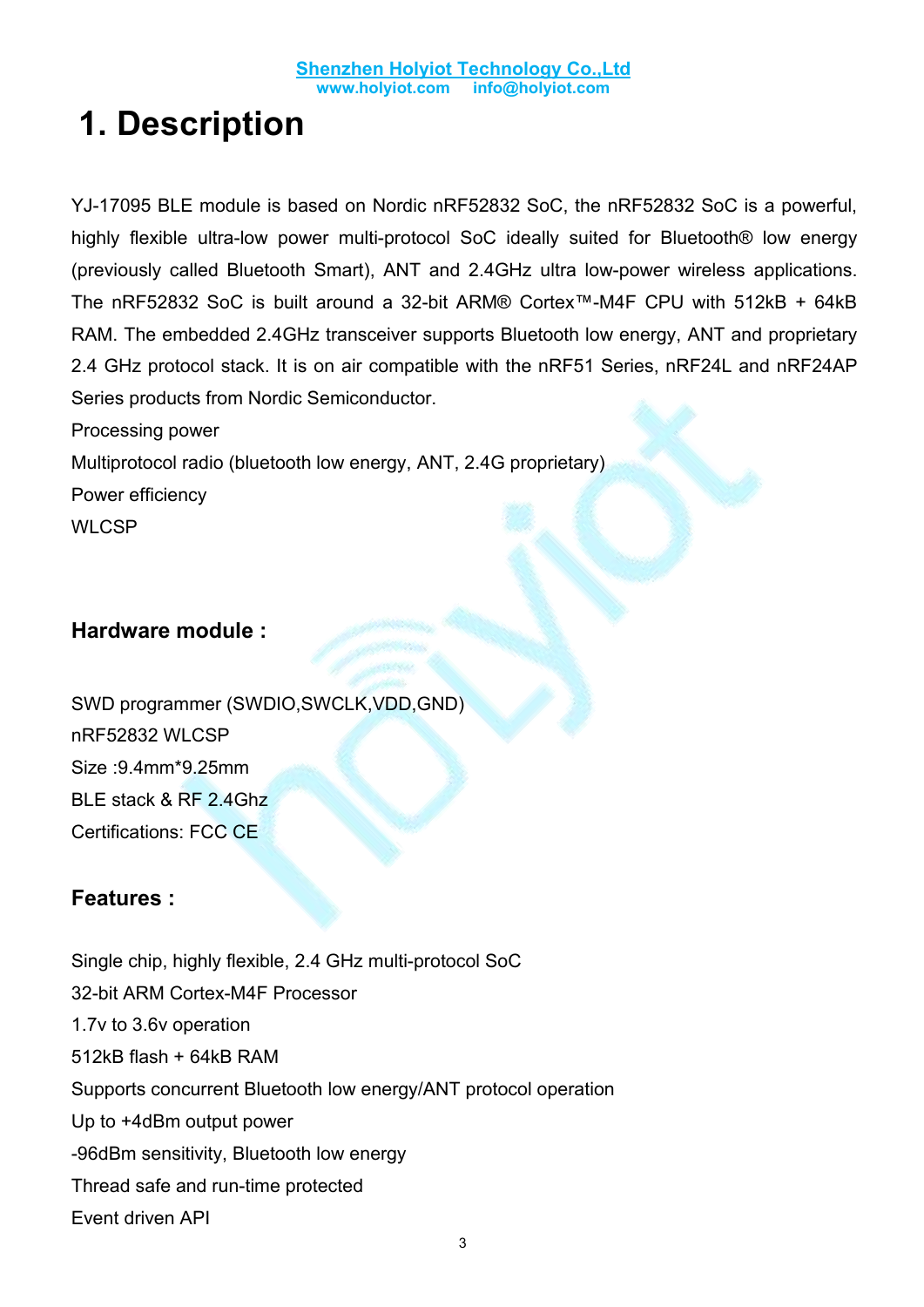#### **Shenzhen Holyiot Technology Co.,Ltd**

**[www.](http://www.holyiot.com)holyiot.com info@holyiot.com**

On air compatible with nRF24L and nRF24AP series 2 data rates (2Mbps/1Mbps) PPI - maximum flexibility for power-efficient applications and code simplification Automated power management system with automatic power management of each peripheral Configurable I/O mapping for analog and digital I/O 3 x Master/Slave SPI 2 x Two-wire interface (I²C) UART (RTS/CTS) 3 x PWM AES HW encryption Real Time Counter (RTC) Digital microphone interface (PDM) On-chip balun

#### <span id="page-3-0"></span>**Application:**

- Internet of Things (IoT)
- ‧SmartHome sensors
- ‧Computer peripherals
- ‧A4WP 'Rezence' wireless charging
- ‧Sports and fitness sensors and hubs
- ‧Smart watches
- Interactive games
- ‧Wearables
- ‧Connected white goods
- ‧Voice-command smart remotes
- ‧Beacons
- ‧Connected health products
- ‧RC Toys
- ‧Building automation and sensor networks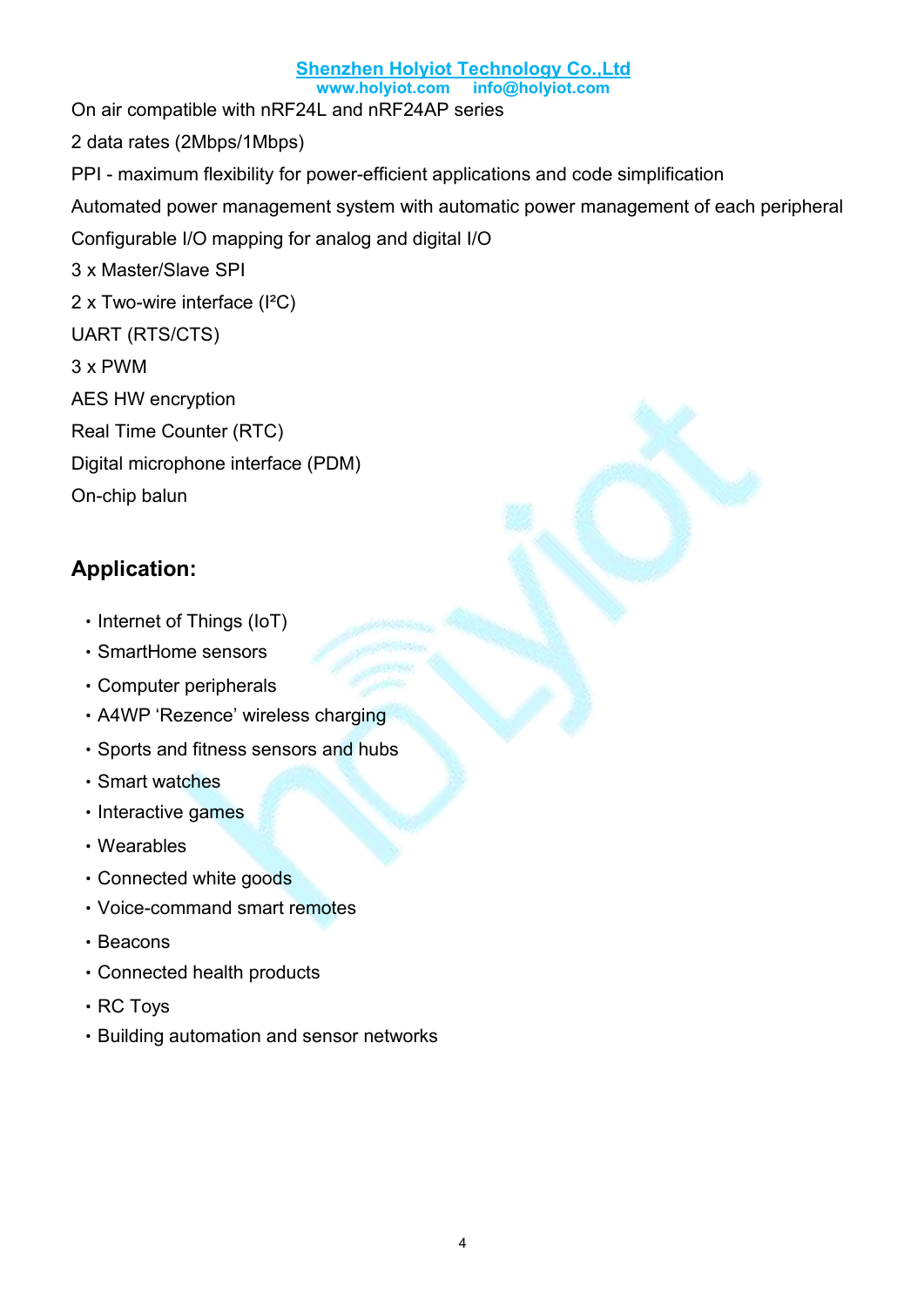# <span id="page-4-0"></span>2. **Introduction**

YJ-17095 BLE module is based on Nordic nRF52832 SoC, the nRF52832 SoC is a powerful, highly flexible ultra-low power multi-protocol SoC ideally suited for Bluetooth® low energy (previously called Bluetooth Smart), ANT and 2.4GHz ultra low-power wireless applications. The nRF52832 SoC is built around a 32-bit ARM® Cortex™-M4F CPU with 512kB + 64kB RAM. The embedded 2.4GHz transceiver supports Bluetooth low energy, ANT and proprietary 2.4 GHz protocol stack. It is on air compatible with the nRF51 Series, nRF24L and nRF24AP Series products from Nordic Semiconductor.

Processing power Multiprotocol radio (bluetooth low energy, ANT, 2.4G proprietary) Power efficiency **WLCSP** 

### <span id="page-4-1"></span>2.1 Programmer

Holyiot-17095 module use the Serial Wire Debug(SWD port), the module which layout the SWDIO, SWCLK, VDD, GND for debug and flash your own firmware, more info about the SWD, please visit [https://www.silabs.com/community/mcu/32-bit/knowledge](https://www.silabs.com/community/mcu/32-bit/knowledge-base.entry.html/2014/10/21/serial_wire_debugs-qKCT) base.entry.html/2014/10/21/serial\_wire\_debugs-qKCT

You can using the Jlink or Jtag for programmer.

### <span id="page-4-2"></span>2.2 Software development Tool

It supports the standard Nordic Software Development Tool-chain using Segger Embedded Studio, Keil, IAR and GCC. More info please visit https://www.nordicsemi.com/Software-and- Tools/Development-Tools

### <span id="page-4-3"></span>2.3 Protocols

This module support Bluetooth 5, Bluetooth Low Energy,Bluetooth mesh,Thread,802.15.4,ANT, 2.4GHz proprietary. So we can use different protocols for different situations.

#### <span id="page-4-4"></span>**Software Development Kit**

Nordic Semiconductor's Software Development Kits (SDK) are your starting point for software development on the nRF51 and nRF52 Series. It contains source code libraries and example applications covering wireless functions, libraries for all peripherals, bootloaders, wired and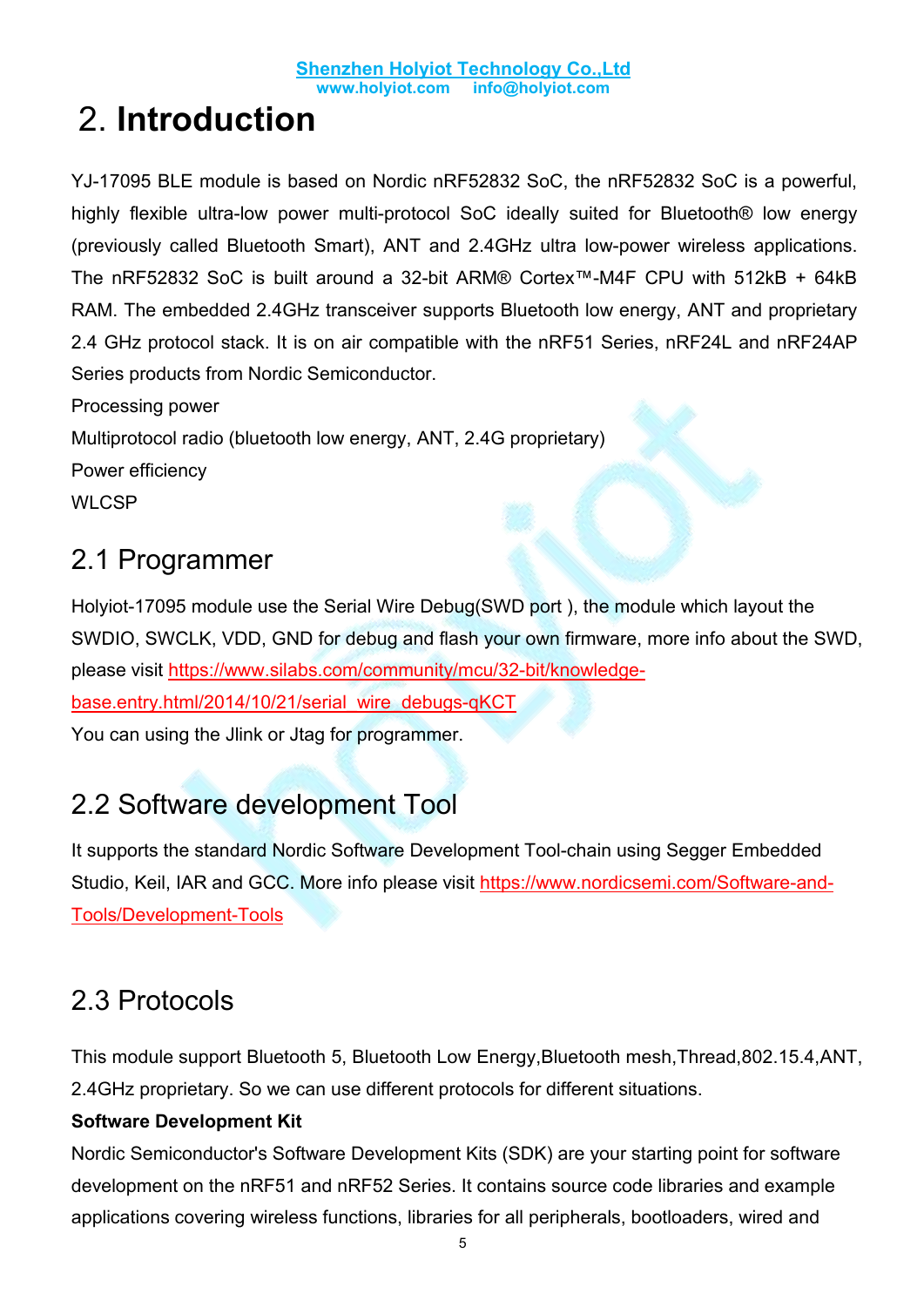**Shenzhen Holyiot Technology Co.,Ltd [www.](http://www.holyiot.com)holyiot.com info@holyiot.com** OTA FW upgrades, RTOS examples, serialization libraries. More info please visit https://www.nordicsemi.com/Software-and-Tools/Software/nRF5-SDK You can also download the SDK for coding development .

### <span id="page-5-0"></span>2.4 SoftDevices

Nordic Semiconductor protocol stacks are known as SoftDevices. SoftDevices are pre compiled, pre-linked binary files. SoftDevices can be programmed in nRF5 series devices, and are freely downloadable from the Nordic website. Please download that here: https://www.nordicsemi.com/Software-and-Tools/Software/S132

#### Over-The-Air DFU

The SoC is supported by an Over-The-Air Device Firmware Upgrade (OTA DFU) feature. This allows for in the field updates of application software and SoftDevice.

# <span id="page-5-1"></span>**3. Product Descriptions**

### <span id="page-5-2"></span>3.1 Mechanical drawings

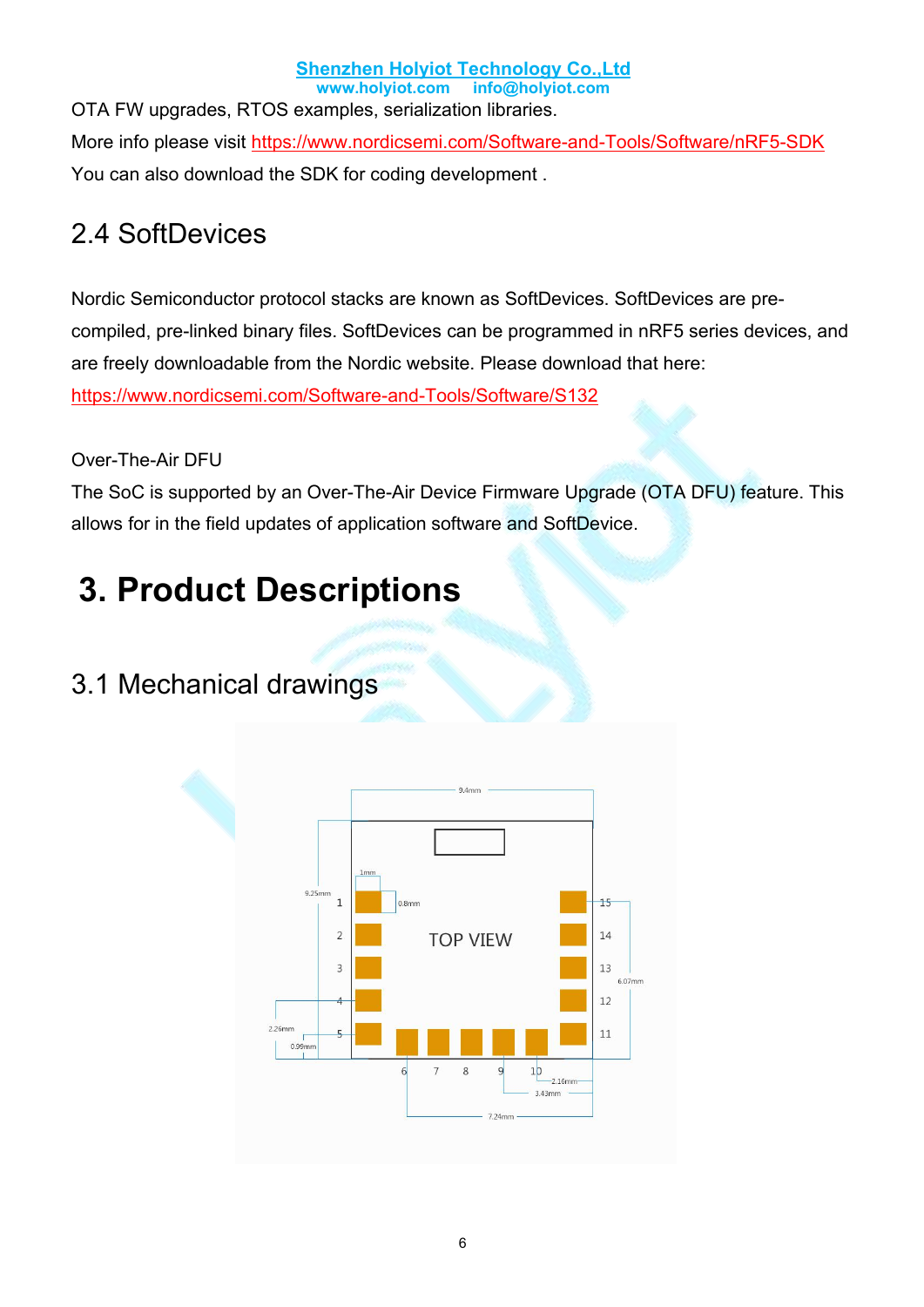### <span id="page-6-0"></span>3.2 Pin assignments



| PIN No.        | <b>PIN define</b>  | <b>Functions</b>                             |
|----------------|--------------------|----------------------------------------------|
| $\mathbf{1}$   | <b>SWCLK</b>       | Digital $I/O2$ (serial wire debug)           |
| $\overline{2}$ | <b>SWDIO</b>       | Digital input(serial wire debug)             |
| $\overline{3}$ | P0.21              | Digital I/O(general purpose I/O <sup>2</sup> |
|                | (Reset)            | Configure as the Pins reset)                 |
| 4              | P0.18              | Digital I/O(general purpose I/O              |
|                | TRACEDATA[0] / SWO | Single wire output, Trace port output        |
| 5              | P <sub>0.15</sub>  | Digital I/O(general purpose I/O              |
|                | TRACEDATA[2]       | Trace port output                            |
| 6              | <b>GND</b>         | Ground                                       |
| $\overline{7}$ | P0.28              | Digital I/O(general purpose I/O <sup>2</sup> |
|                | (ANI4)             | Analog input                                 |
|                |                    | (SAADC,COMP,LPCOMP)                          |
| 8              | P0.29              | Digital I/O(general purpose I/O <sup>2</sup> |
|                | (ANI5)             | Analog input                                 |
|                |                    | (SAADC,COMP,LPCOMP)                          |
| $9\,$          | P0.30              | Digital I/O(general purpose I/O <sup>2</sup> |
|                | (ANI6)             | Analog input                                 |
|                |                    | (SAADC,COMP,LPCOMP)                          |
|                |                    |                                              |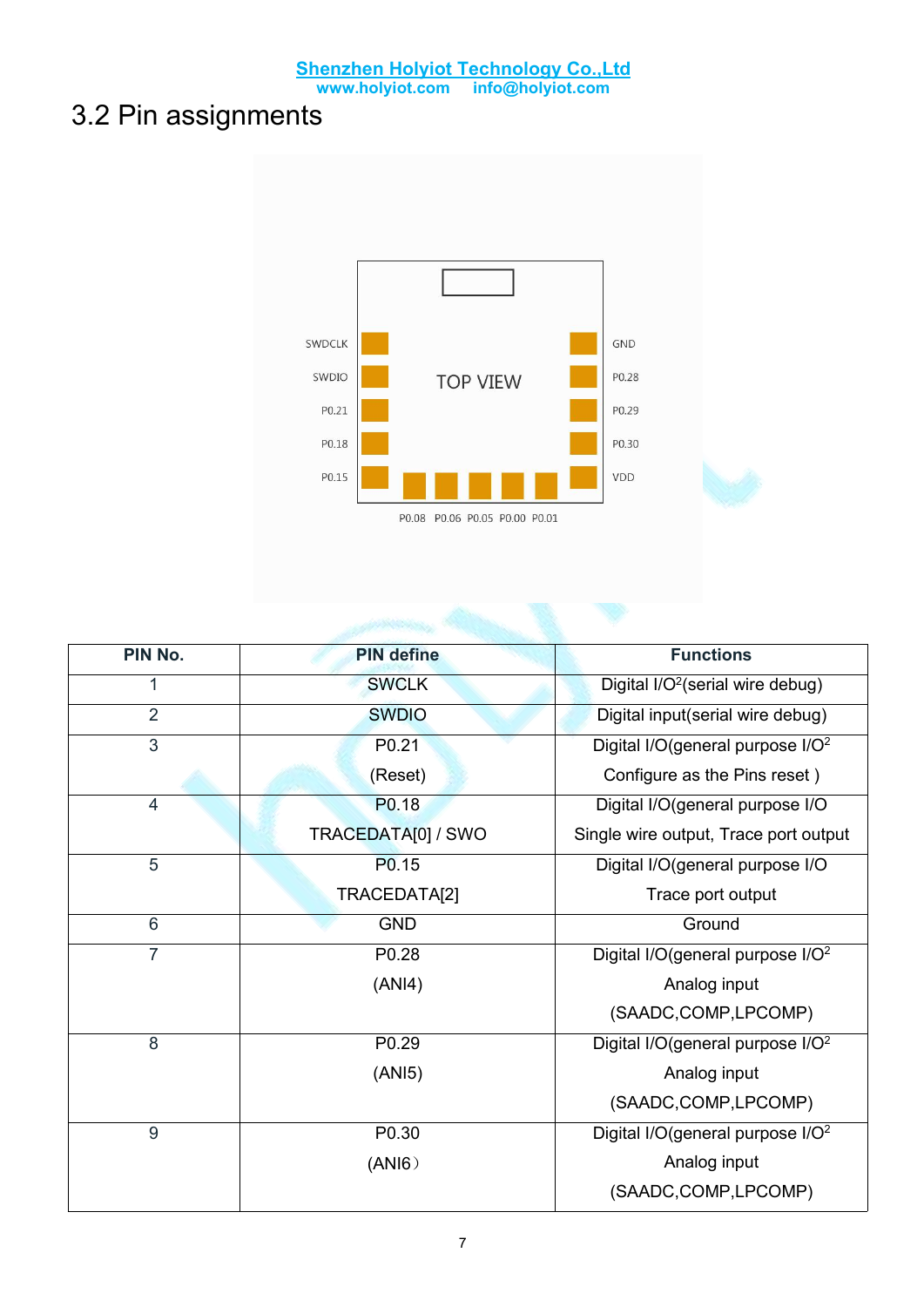|    | <b>Shenzhen Holyiot Technology Co., Ltd</b><br>info@holyiot.com<br>www.holyiot.com |                                              |  |
|----|------------------------------------------------------------------------------------|----------------------------------------------|--|
| 10 | <b>VDD</b>                                                                         | power                                        |  |
| 11 | P0.08                                                                              | Digital I/O(general purpose I/O              |  |
| 12 | P0.06                                                                              | Digital I/O(general purpose I/O              |  |
| 13 | P0.05                                                                              | Digital I/O(general purpose I/O <sup>2</sup> |  |
|    |                                                                                    | Analog input                                 |  |
|    |                                                                                    | (SAADC,COMP,LPCOMP)                          |  |
| 14 | P0.00                                                                              | Digital I/O                                  |  |
|    | XL <sub>1</sub>                                                                    | Analog input                                 |  |
| 15 | P0.01                                                                              | Digital I/O                                  |  |
|    | XL <sub>2</sub>                                                                    | Analog input                                 |  |
|    |                                                                                    |                                              |  |

# <span id="page-7-0"></span>**4. Mounting our board on the host PCBA**

We suggest that you mount our RF board(Holyiot-17095-nRF52832) on the board like that:

1. For the best Bluetooth performance, the antenna of the area need to extend about several mm without ground under the antenna of the edge of the host PCB.

2. The second choice is that place our board at the corner of host PCB, the antenna of board need to extend several mm outside of the Ground plane of the host PCB.

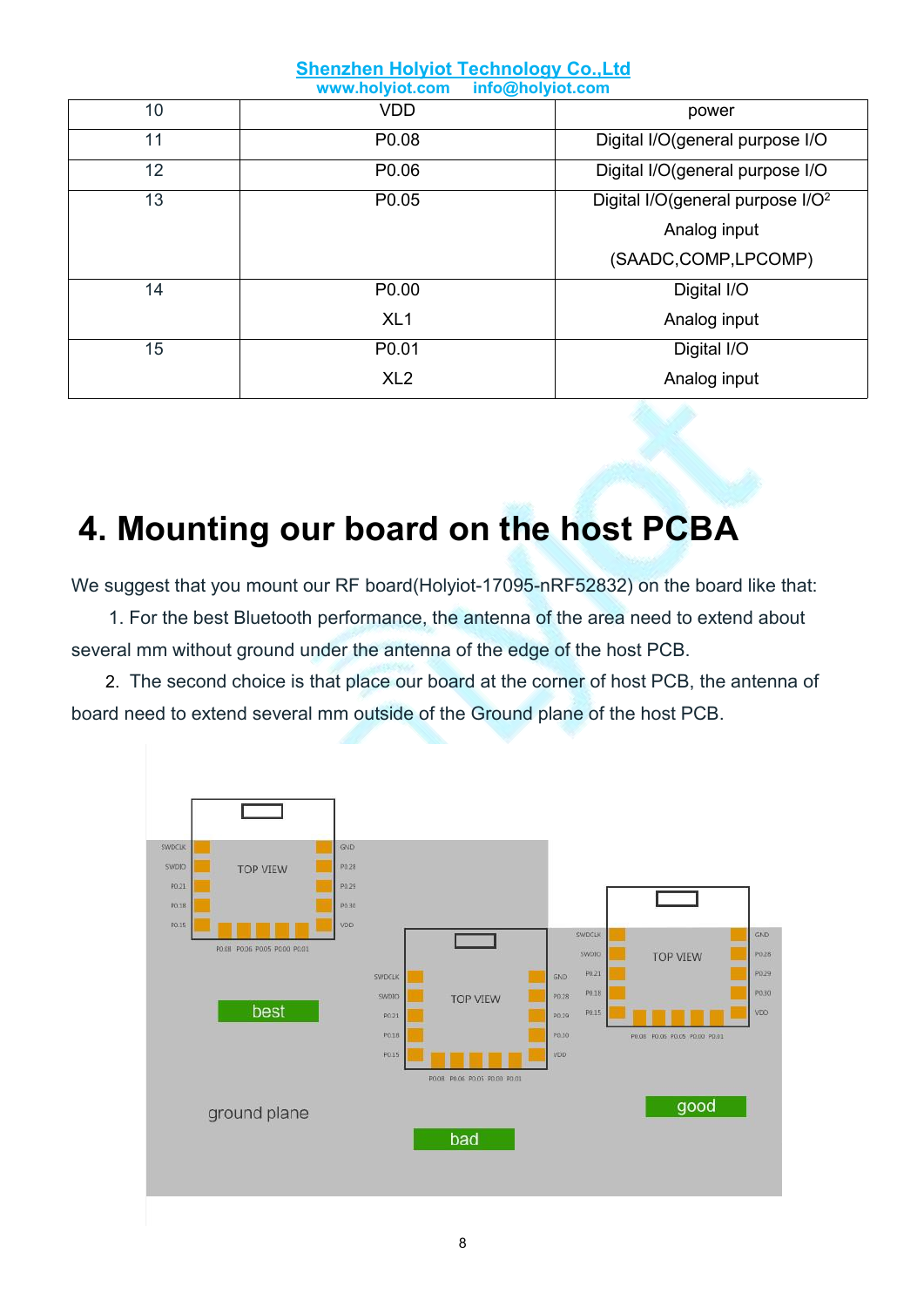## <span id="page-8-0"></span>**5. Miscellaneous**

Soldering Temperature-Time Profile for Re-Flow Soldering. Maximum number of cycles for reflow is 2. No opposite side re-flow is allowed due to module weight.



# <span id="page-8-1"></span>**6. Absolute maximum ratings**

Maximum ratings are the extreme limits to which the chip can be exposed for a limited amount of time without permanently damaging it. Exposure to absolute maximum ratings for prolonged periods of time may affect the reliability of the device.

Absolute maximum ratings:

|                                         | Min.             | Max.           | Unit               |
|-----------------------------------------|------------------|----------------|--------------------|
|                                         |                  |                |                    |
| <b>Supply voltages</b>                  |                  |                |                    |
| VDD.                                    | $-0.3$           | $+3.9$         | v                  |
| VSS                                     |                  | $\circ$        | v                  |
| 1/O pin voltage                         |                  |                |                    |
| $V_{VQ}$ , VDD s3.6 V                   | $-0.3$           | $VDD + 0.3 V$  | ٧                  |
| $VVO$ , VDD >3.6 V                      | $-0.3$           | 3.9 V          | v                  |
| NFC antenna pin current                 |                  |                |                    |
| $1_{\text{NSC1}/2}$                     |                  | 80             | mA.                |
| <b>Radio</b>                            |                  |                |                    |
| RF input level                          |                  | 10             | dBm                |
| Environmental QFN48, 6×6 mm package     |                  |                |                    |
| Storage temperature                     | $-40$            | $+125$         | °C.                |
| MSL (moisture sensitivity level)        |                  | 2              |                    |
| ESD HBM (human body model)              |                  | $\overline{4}$ | kV                 |
| ESD CDM (charged device model)          |                  | 1000           | v                  |
| Environmental WLCSP, 3.0×3.2 mm package |                  |                |                    |
| Storage temperature                     | $-40$            | $+125$         | °C                 |
| MSL                                     |                  | 1              |                    |
| ESD HBM                                 |                  | $\overline{2}$ | kv                 |
| ESD CDM                                 |                  | 500            | v                  |
| Flash memory                            |                  |                |                    |
| Endurance                               | 10 000           |                | Write/erase cycles |
| Retention                               | 10 years at 40°C |                |                    |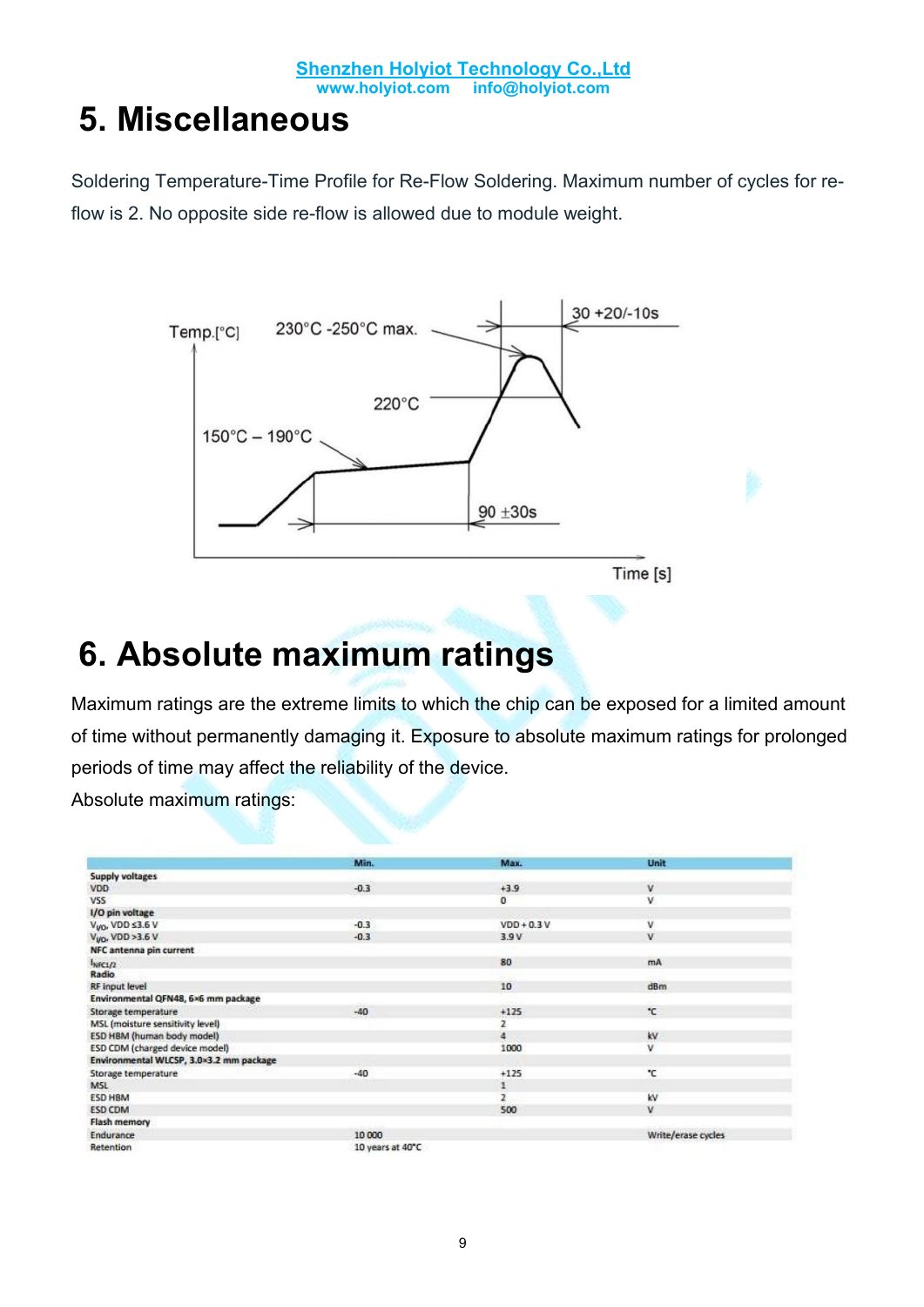

# <span id="page-9-0"></span>**7. List of Holyiot module**



nRF51822

nRF52832

nRF52840

| Part<br>No.    | <b>Nordic</b><br>chip | <b>Holyiot No.</b> | <b>PA</b>  | <b>Antenna</b> | <b>Picture</b> |
|----------------|-----------------------|--------------------|------------|----------------|----------------|
| 1              | nRF51822              | Holyiot-17085-PA   | $\sqrt{ }$ | IPX antenna    | hotyiot        |
| $\overline{2}$ | nRF51822              | YJ-15011-nRF51822  | $\times$   | PCB antenna    | hotyiot        |
| 3              | nRF51822              | YJ-14015-nRF51822  | $\times$   | PCB antenna    | hotyiot        |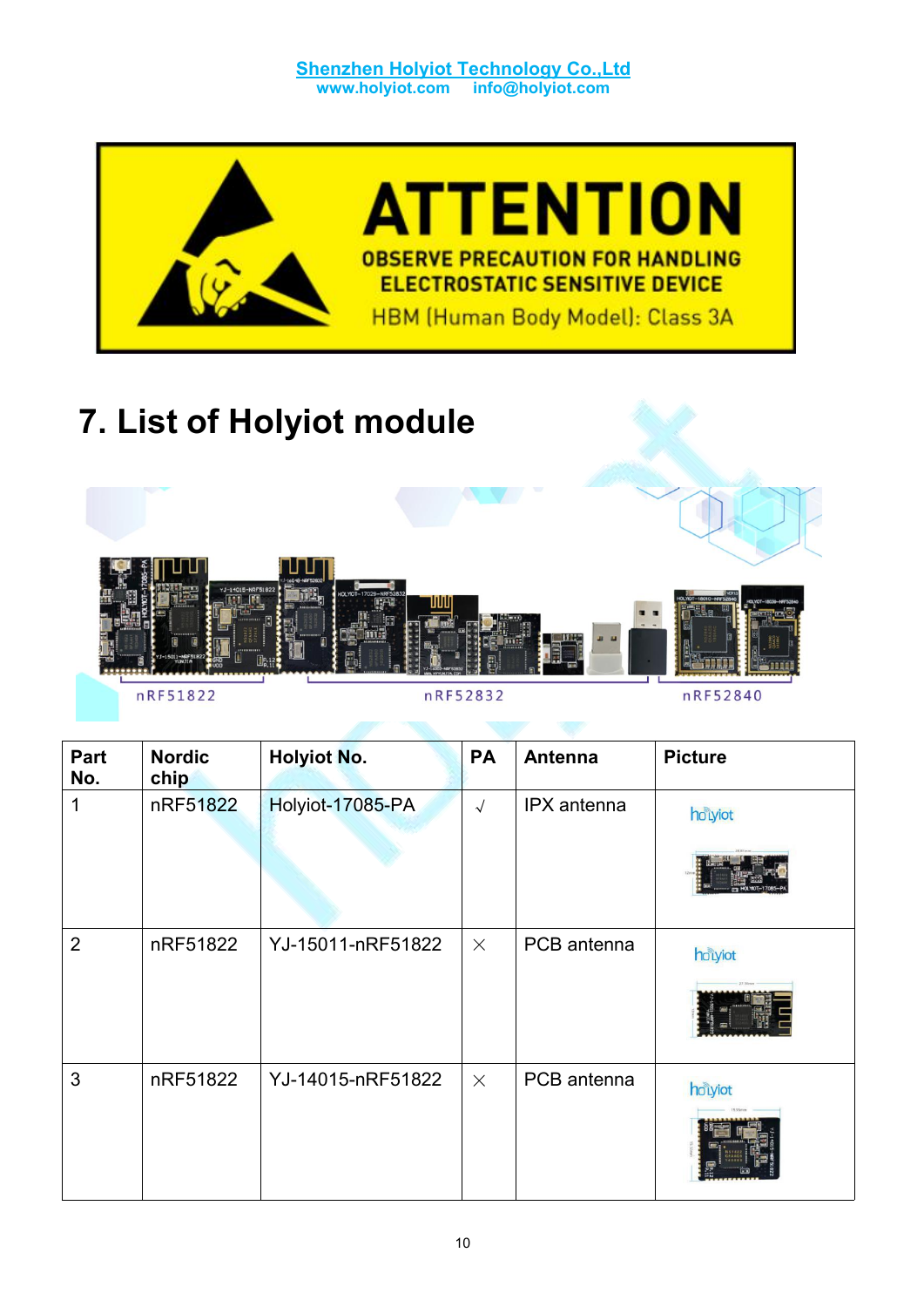|                |          | <b>Shenzhen Holyiot Technology Co., Ltd</b> |                      |                                 |         |
|----------------|----------|---------------------------------------------|----------------------|---------------------------------|---------|
|                |          | www.holyiot.com                             |                      | info@holyiot.com<br>PCB antenna |         |
| $\overline{4}$ | nRF52832 | YJ-16048-nRF52832                           | $\times$             |                                 | hotyiot |
| 5              | nRF52832 | YJ-17029-nRF52832                           | $\sqrt{\phantom{a}}$ | Ceramic<br>antenna              | holyiot |
| 6              | nRF52832 | YJ-16002-nRF52832                           | $\times$             | PCB antenna                     | holyiot |
| $\overline{7}$ | nRF52832 | YJ-17024-nRF52832                           | $\sqrt{ }$           | <b>IPX</b> antenna              | holyiot |
| 8              | nRF52832 | YJ-17095-nRF52832                           | $\times$             | Ceramic<br>antenna              | holyiot |
| 9              | nRF52832 | <b>YJ-17017-USB</b>                         | $\times$             | Ceramic<br>antenna              | holyiot |
| 10             | nRF52832 | <b>YJ-17076-USB</b>                         | $\times$             | PCB antenna                     | hotyiot |
| 11             | nRF52840 | <b>YJ-17120-USB</b>                         | $\times$             | PCB antenna                     | hotyiot |